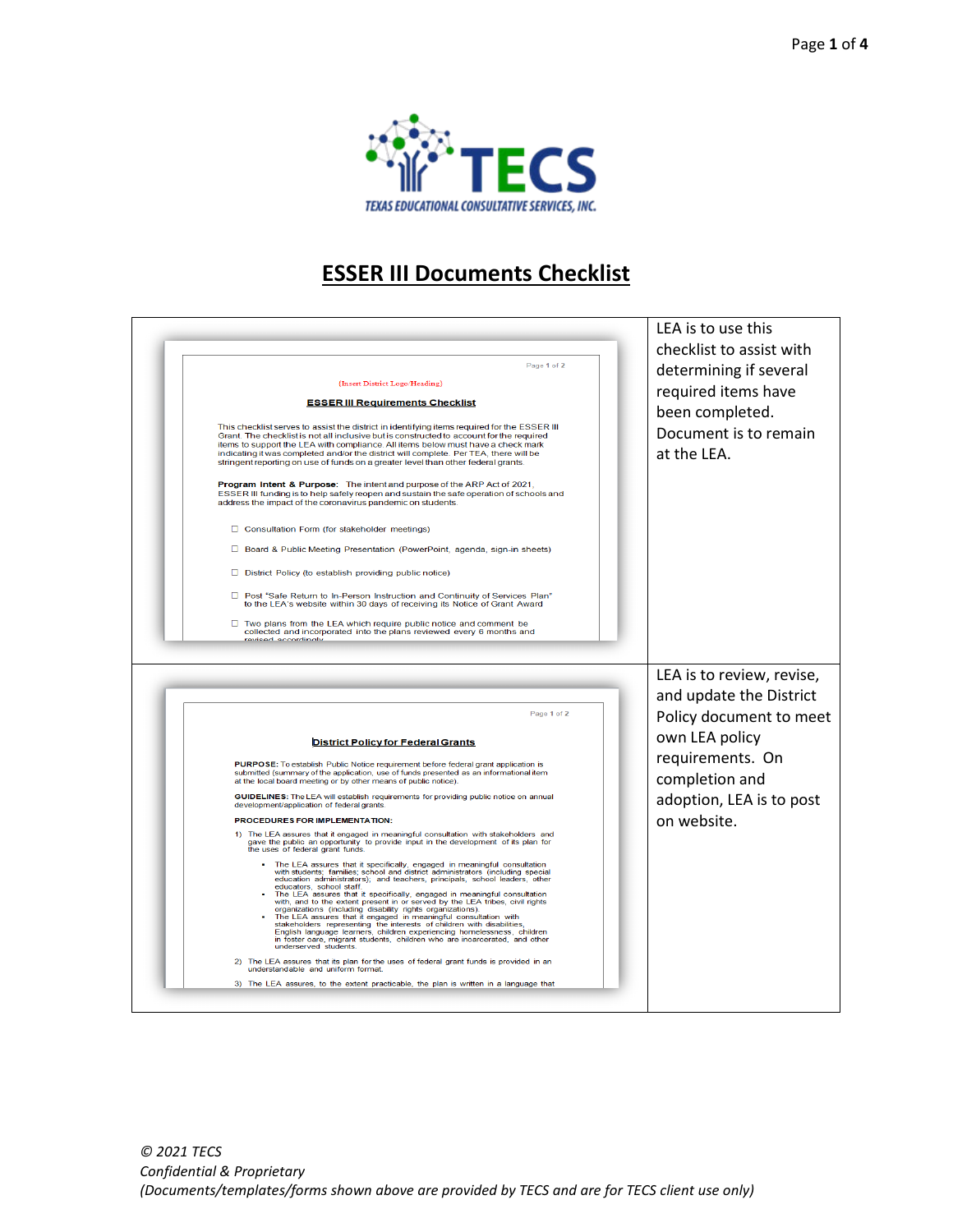|                                                                                                                                                                                                            | LEA is to insert<br>information needed into<br>the PowerPoint. A                                                                               |
|------------------------------------------------------------------------------------------------------------------------------------------------------------------------------------------------------------|------------------------------------------------------------------------------------------------------------------------------------------------|
| 2020-2023<br>ARP ESSER III FEDERAL GRANT                                                                                                                                                                   | <b>Board and Public</b><br>Meeting is to be held to<br>present the PowerPoint.<br>The Public Meeting can<br>be held with the Board<br>Meeting. |
| [DISTRICT NAME]                                                                                                                                                                                            |                                                                                                                                                |
|                                                                                                                                                                                                            |                                                                                                                                                |
|                                                                                                                                                                                                            |                                                                                                                                                |
| Page 1 of 8                                                                                                                                                                                                | LEA is to conduct<br>meetings to gather<br>recommendations/com-<br>ments from                                                                  |
| {Insert District logo/heading}<br><b>ESSER III Consultation Form</b><br>Date:                                                                                                                              | stakeholders. The form<br>is to be used at these<br>meetings to document<br>topics addressed. All                                              |
| Purpose & Intent:                                                                                                                                                                                          | topics on form must be<br>addressed at series of                                                                                               |
| The intent and purpose of the ARP Act of 2021, ESSER III funding is to help safely reopen and<br>sustain the safe operation of schools and address the impact of the coronavirus pandemic on<br>students.  | meetings. Form is to<br>remain at LEA.                                                                                                         |
| The LEA assures that it engaged in meaningful consultation with stakeholders and gave the<br>public an opportunity to provide input in the development of its plan for the uses of ARP<br>ESSER III funds. |                                                                                                                                                |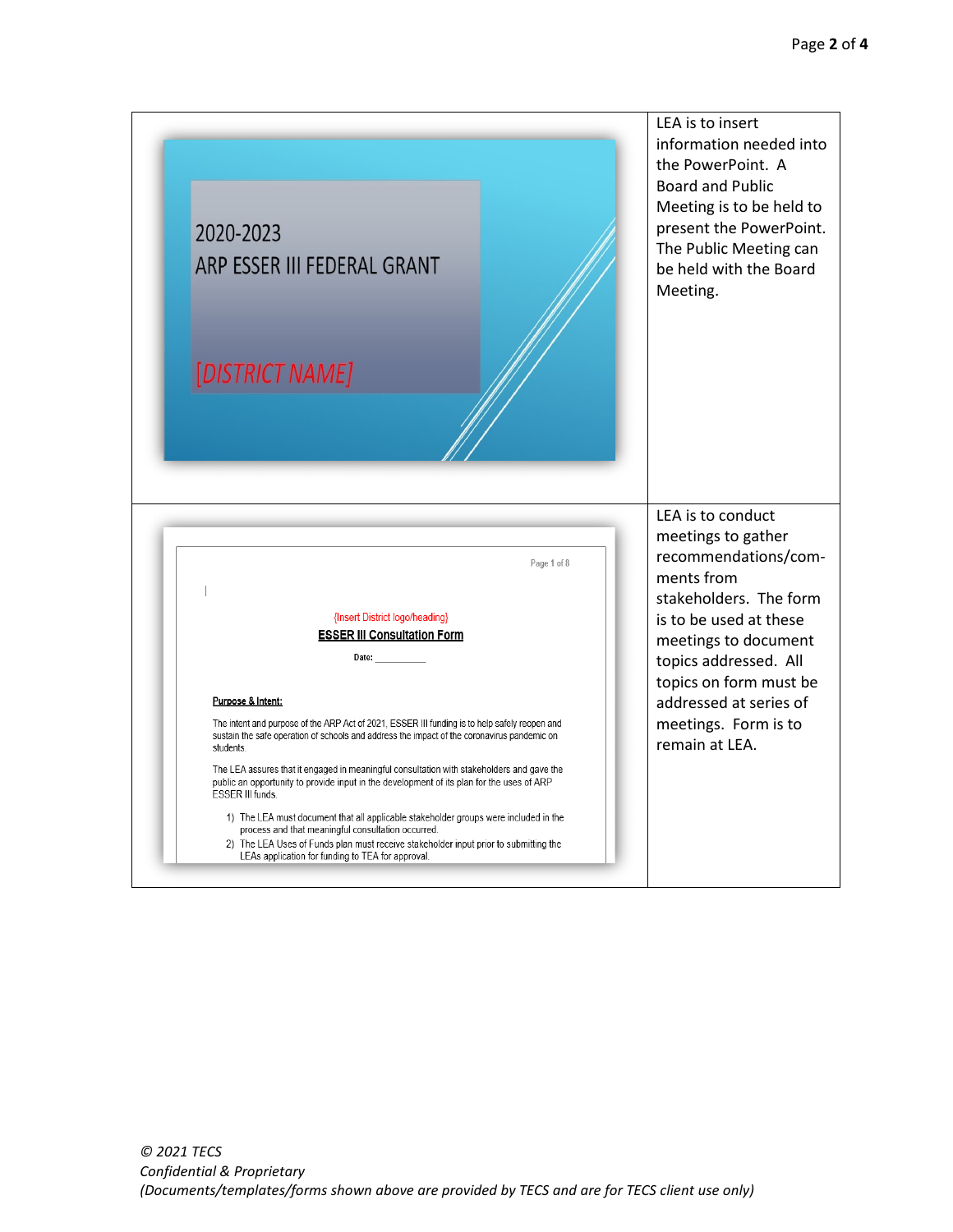